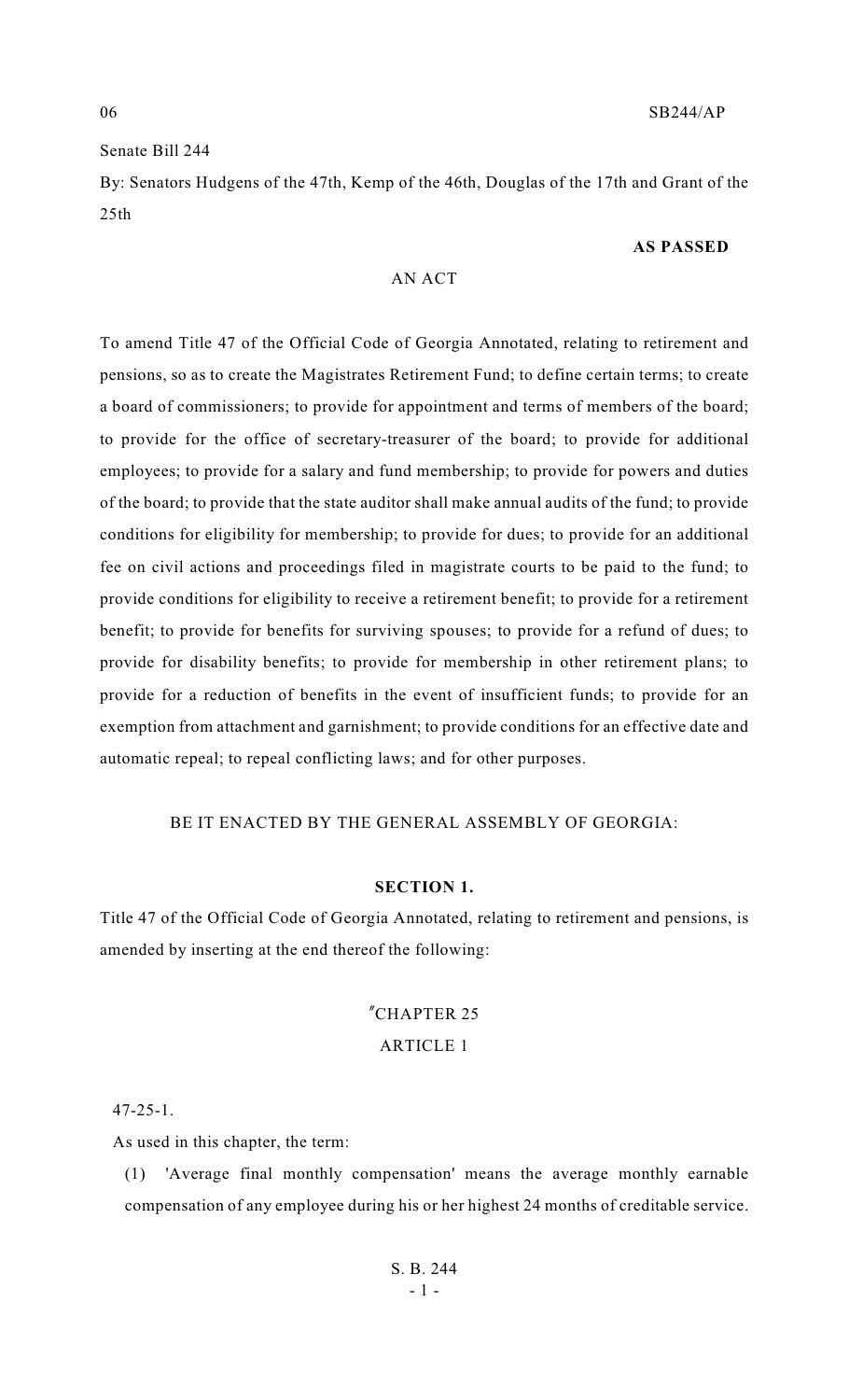(2) 'Board' means the Board of Commissioners of the Magistrates Retirement Fund of Georgia.

(3) 'Full-time chief magistrate' means a chief magistrate who regularly exercises the powers of a magistrate as set forth in Code Section 15-10-2 at least 40 hours per workweek.

(4) 'Fund' means the Magistrates Retirement Fund of Georgia.

(5) 'Member' means a member of the Magistrates Retirement Fund of Georgia.

(6) 'Secretary-treasurer' means the secretary-treasurer of the Board of Commissioners of the Magistrates Retirement Fund of Georgia.

#### ARTICLE 2

#### 47-25-20.

(a) There is created the Board of Commissioners of the Magistrates Retirement Fund of Georgia. The board shall consist of seven members as follows:

(1) The Governor or the Governor's designee;

- (2) An appointee of the Governor who is not the Attorney General; and
- (3) Five full-time chief magistrates who are members of the fund.

(b) The members of the board provided for by paragraph (3) of subsection (a) of this Code section shall be appointed by the Governor. The first such members shall be appointed by the Governor to take office on July 1, 2006, for initial terms as follows: one such member shall be appointed for one year; two such members shall be appointed for terms of two years; and two such members shall be appointed for terms of three years. Thereafter, the Governor shall appoint successors upon the expiration of the respective terms of office for terms of three years. All such members shall serve until their successors are appointed and qualified. Such members shall be eligible for reappointment to successive terms of office as members of the board.

(c) The board shall elect a chairperson from among its own membership to serve for a term as established by rules of the board. Four members of the board shall constitute a quorum for the transaction of business. All members of the board shall serve without compensation but may be reimbursed for travel and other expenses incurred by them in carrying out their duties as members of the board.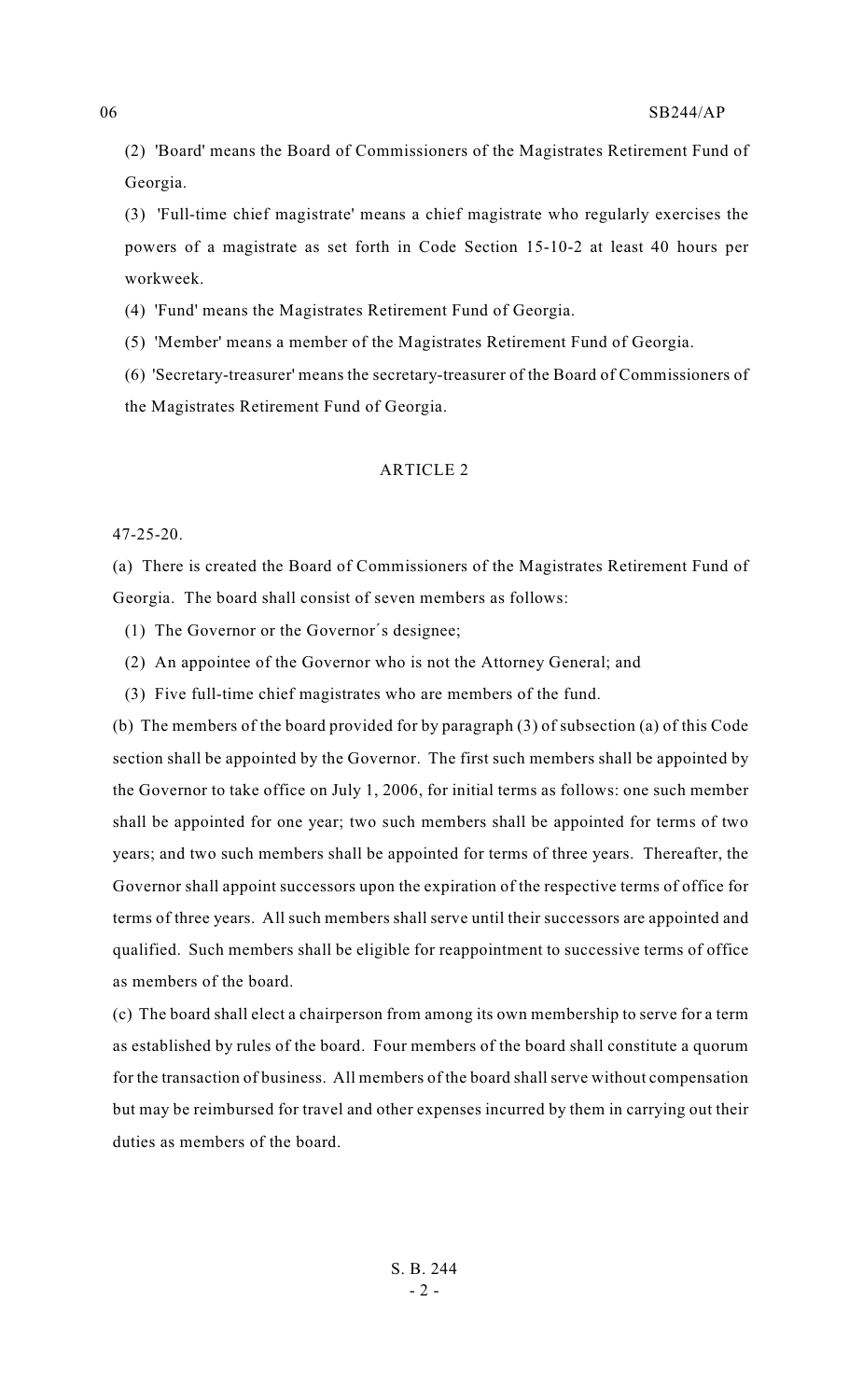(d) In the event of a vacancy in the membership of the board, the remaining members of the board shall appoint a full-time chief magistrate who is a member of the fund to fill such vacancy for the unexpired term.

(e) The Council of Magistrate Court Judges shall be authorized to submit the names of nominees for each position on the board appointed by the Governor pursuant to this Code section. The Governor may consider such nominees in making such appointments, but it is specifically provided that all such appointments shall be at the sole discretion of the Governor, and the Governor shall not be required to make any appointments from nominees made by the Council of Magistrate Court Judges.

47-25-21.

(a)(1) There is created the office of secretary-treasurer of the board. The secretary-treasurer shall be elected and appointed by the board and shall serve at the pleasure of the board. His or her compensation and duties may be fixed by the board. In addition to such salary, the secretary-treasurer shall receive credit for a sum of \$1,250.00 per year as dues in the retirement system.

(2) The board or the secretary-treasurer with the approval of the board may employ additional personnel to assist the board or secretary-treasurer in carrying out duties provided in this chapter. The compensation and duties of any such personnel shall be fixed by the board.

(b) The secretary-treasurer shall be paid retirement benefits upon retiring as secretary-treasurer as provided in Article 5 of this chapter for a full-time chief magistrate retiring with the highest benefit allowed by such article and shall be entitled to any retirement option allowed by such article.

(c) The board shall have authority to require the secretary-treasurer to give a good and sufficient surety bond in an amount to be determined by the board. The bond shall be payable to the board and shall be conditioned upon the proper and faithful performance of the duties of the secretary-treasurer. The secretary-treasurer shall be required to make quarterly reports to the board, which reports shall show all receipts and disbursements in such form and in such manner as the board may require. He or she shall likewise be required quarterly to make a full account of all moneys or property coming into his or her hands on behalf of the board at any time.

47-25-22.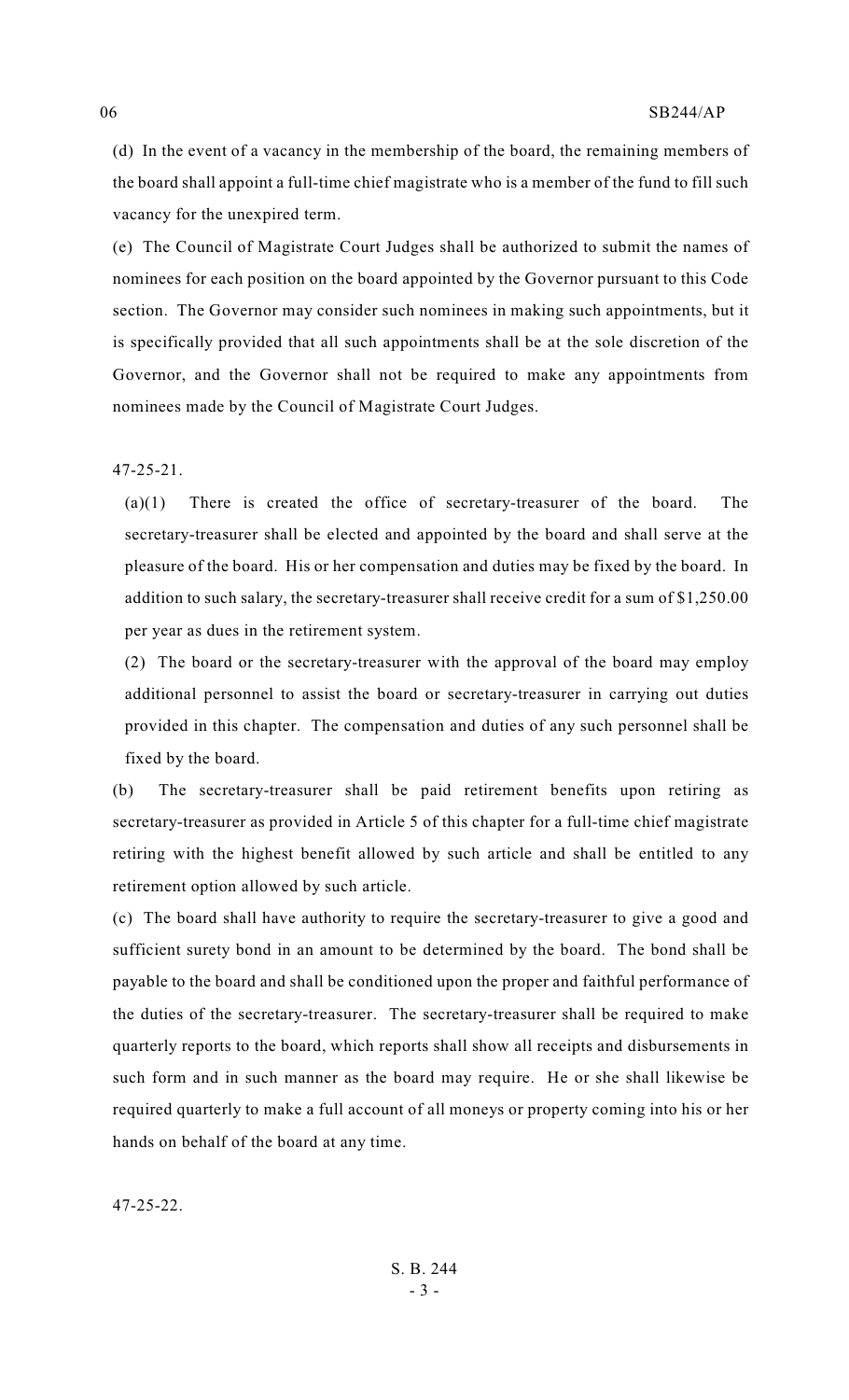(a) The board is granted the following powers and duties:

(1) To provide for the collection of all moneys provided in this chapter;

(2) To pay the administrative expenses of the board;

(3) To hear and decide all applications for retirement benefits under this chapter;

(4) To make payment of all retirement benefits that may be determined to be due under the terms of this chapter;

(5) To make all necessary rules and regulations, not inconsistent with the laws of the state, for its government and for the government of the employees of the board;

(6) To determine and fix rules of eligibility of persons to receive retirement benefits;

(7) To make refunds and repayments to persons who may be entitled to receive them; and

(8) To keep all records of its meetings.

(b) The board shall also have all powers necessary for the purpose of administering this chapter.

(c)(1) Subject to the terms and limitations of this subsection, the board is authorized to adopt from time to time a method or methods of providing for increases in the maximum monthly retirement benefit payable under Article 5 of this chapter for persons theretofore or thereafter retiring under this chapter. Such method shall be based upon:

(A) The recommendation of the actuary of the board of trustees;

(B) The maintenance of the actuarial soundness of the fund in accordance with the standards provided in Code Section 47-20-10 or such higher standards as may be adopted by the board; and

(C) Such other factors as the board deems relevant.

Any such increase may be uniform or may vary in accordance with the time of retirement, length of service, age, nature of the retirement, or such other factors as the board of trustees shall determine. No benefit increase shall be awarded under this paragraph greater than 1.5 percent in any six-month period.

(2) No member shall receive a benefit increase under paragraph (1) of this subsection in any year in which he or she realizes a benefit increase by operation of Code Section 47-25-81.

47-25-23.

(a) The board shall have control of all funds provided for in this chapter and all funds shall be received and disbursed from a special account to the credit of the board. The expenses of administering this fund and the benefits provided for in this chapter shall be paid from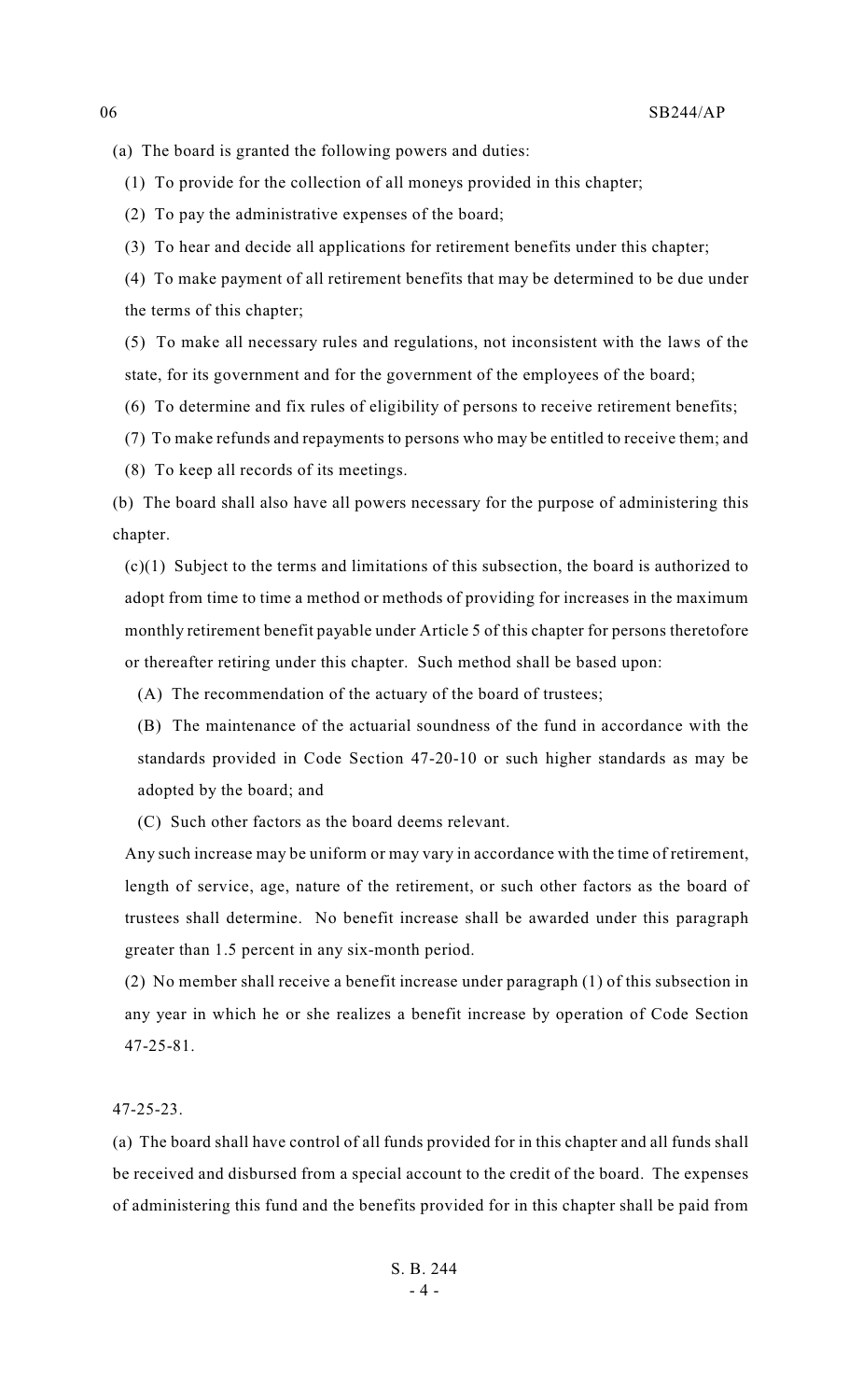such funds. The board shall have authority to expend the funds in accordance with this chapter.

(b) The board shall have full power to invest and reinvest such funds, subject to all the terms, conditions, limitations, and restrictions imposed by Article 7 of Chapter 20 of this title, the 'Public Retirement Systems Investment Authority Law.' Subject to such terms, conditions, limitations, and restrictions, the board shall have full power to hold, purchase, sell, assign, transfer, and dispose of any of the securities and investments in which any of the funds are invested, including the proceeds of any investments and any money belonging to the fund.

(c) The board is authorized to employ agents, including, but not limited to, banks or trust departments thereof, and to contract with such agents for their services as investment advisers and counselors, making recommendations for investments and making investments if the board so authorizes.

#### 47-25-24.

The board may take, by gift, grant, or bequest, any money, real or personal property, or any other thing of value and may hold or invest it for the use and purposes of the fund in accordance with this chapter.

#### 47-25-25.

The board shall keep permanent records of all persons who qualify to participate in the benefits of this chapter, an accurate record of all payments and disbursements, and a detailed record of all the acts and doings of the board.

#### 47-25-26.

The state auditor is authorized and directed to make an annual audit of the acts and doings of the board and to make a complete report of the same to the General Assembly in such detail as he or she may see fit. The state auditor shall also have the right to audit the affairs of the board and any of its employees at any time that he or she may see fit or at any time that he or she may be requested to do so by the board or by the Governor.

#### ARTICLE 3

47-25-40.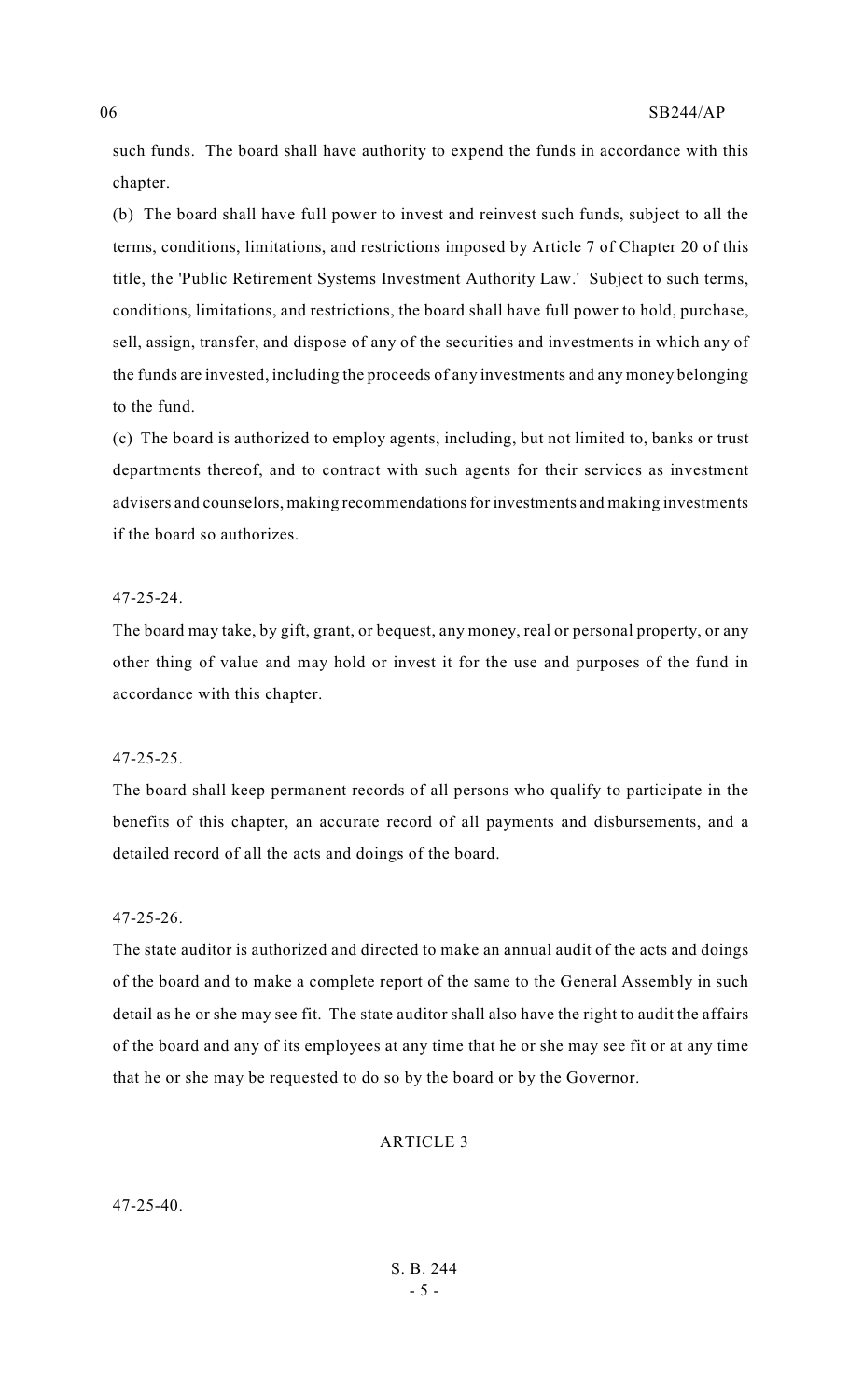Before any person shall be eligible to participate in the fund, he or she must be serving as a duly qualified and commissioned full-time chief magistrate of a county of the State of Georgia or as the secretary-treasurer. Any qualified person who desires to participate in the fund shall make application to the board for membership in the fund on a form to be furnished by the board for that purpose, giving such information, together with verification and proof thereof, as may be required by the board. Such application shall be made not later than July 1, 2007, or within six months after becoming eligible for membership, whichever is later.

#### 47-25-41.

Each member shall pay into the fund as dues the sum of \$105.00 per month. Each month's dues shall be paid not later than the tenth day of that month.

#### ARTICLE 4

47-25-60.

(a) In addition to all other legal costs, the sum of \$3.00 shall be charged and collected in each civil matter or proceeding filed in the magistrate courts.

(b) The clerks of the magistrate courts shall collect the fees provided for in subsection (a) of this Code section and the fees so collected shall be remitted to the board on a quarterly basis or at such time as the board may provide. It shall be the duty of the clerks to keep accurate records of the amounts due the board under this Code section and such records may be audited by the board at any time. The sums remitted to the board under this Code section shall be used for the purposes provided in this chapter.

#### ARTICLE 5

47-25-80.

In order for a member to be eligible to receive retirement benefits under this chapter, he or she must have:

(1) Served as a regularly qualified and commissioned full-time chief magistrate or as the secretary-treasurer for at least eight years;

(2) Fully complied with this chapter;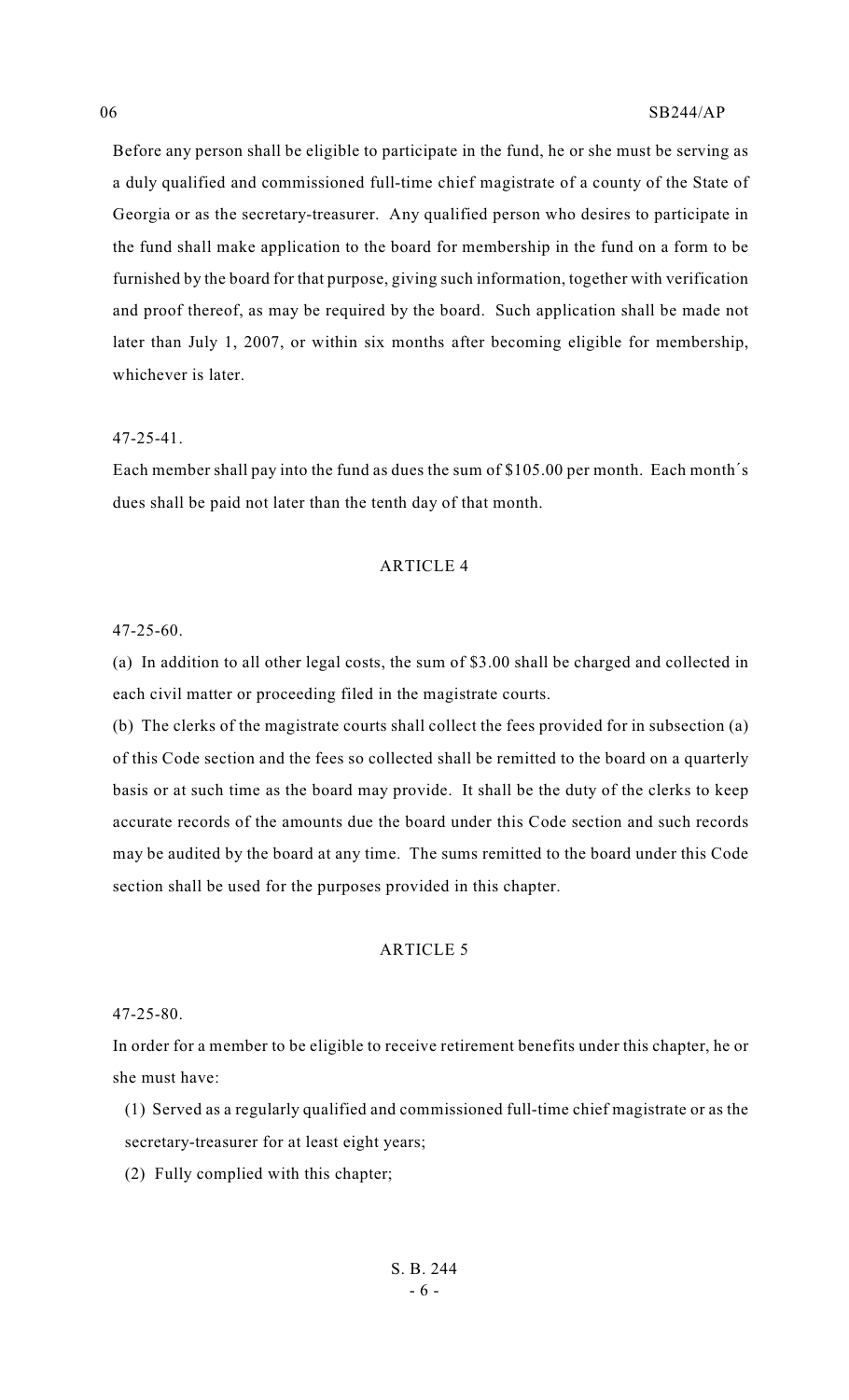(3) Terminated his or her official capacity as a full-time chief magistrate or as the secretary-treasurer;

(4) Attained the age of 60 years;

(5) Filed with the board his or her application for such retirement, on a form to be furnished by the board, within a period of 90 days, or as soon thereafter as possible, after reaching the age of 60 years or after termination of his or her official capacity as a full-time chief magistrate or as the secretary-treasurer, whichever may occur last in point of time; and

(6) Had his or her application for retirement approved by the board.

47-25-81.

Any member who is approved for retirement benefits as provided in Code Section 47-25-80 shall be paid a monthly sum equal to 4 percent of his or her average final monthly compensation for each year served by the member up to, but not exceeding, a total of 20 years; provided, however, that the final annual compensation used for calculating a benefit under this Code section shall not exceed \$33,772.20; provided, further, that the board of trustees is authorized to adopt from time to time a method or methods of providing for increases in the maximum final monthly compensation used for calculating a benefit as provided in this Code section. Such method or methods shall be based upon:

(1) The recommendation of the actuary of the board of trustees;

(2) The maintenance of the actuarial soundness of the fund in accordance with the standards provided in Code Section 47-20-10 or such higher standards as may be adopted by the board; and

(3) Such other factors as the board deems relevant; provided, however, that any such increase shall be uniform and shall apply equally to all members of this retirement system.

No time for which dues have not been paid in accordance with Code Section 47-25-41 shall be considered in determining the number of years of service.

47-25-82.

(a) As used in this Code section, the term 'surviving spouse' means the person who was married to a member on the date of the member's death.

(b) Upon the death of any member who is then receiving retirement benefits and upon the surviving spouse of such member attaining 60 years of age, said spouse shall be paid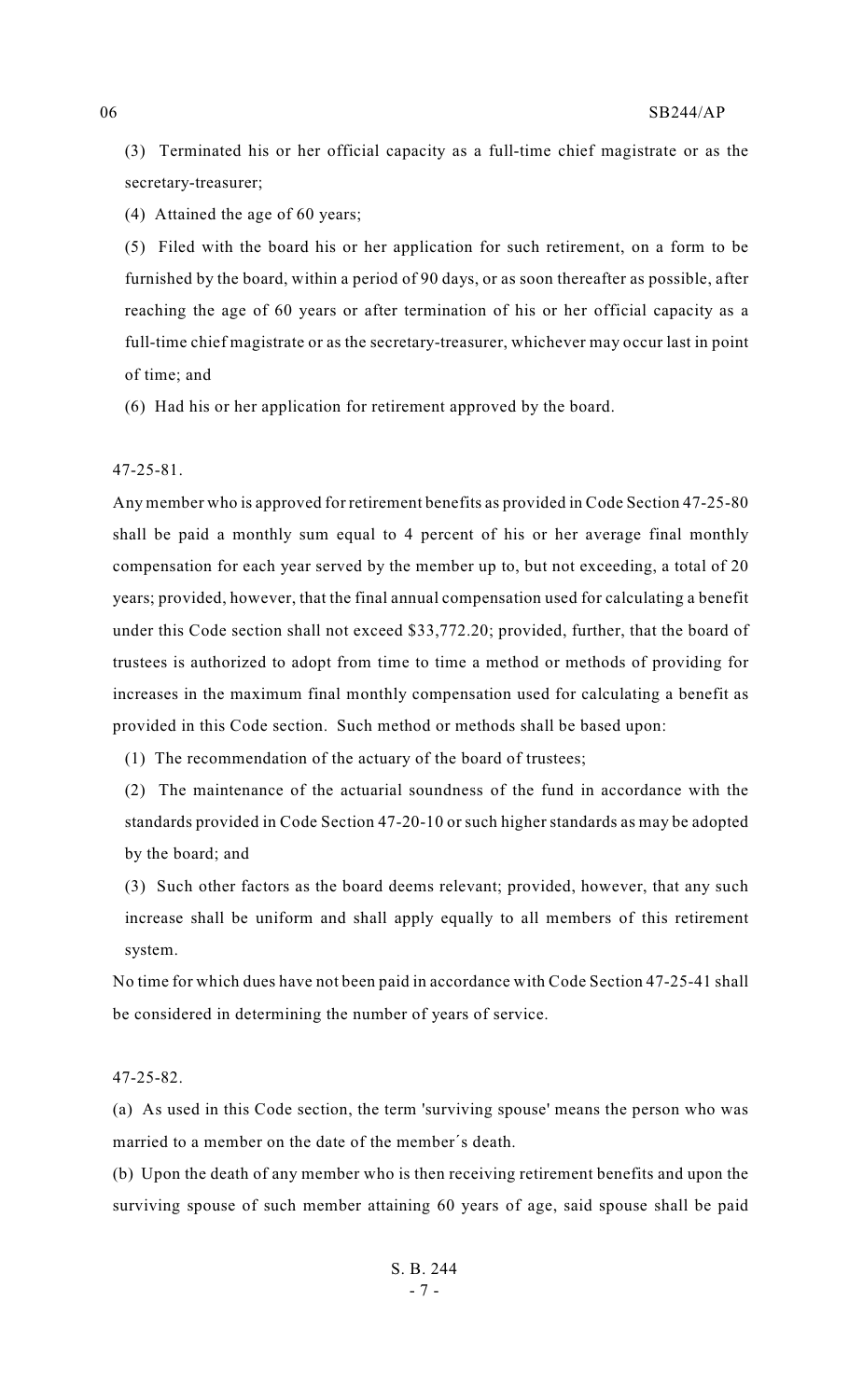spouse's benefits which shall be equal to 50 percent of the retirement benefits then being paid to such member. Such benefits shall be paid for the remainder of the life of such surviving spouse.

(c) Upon the death of any member prior to retirement, the surviving spouse of such member may elect:

(1) To withdraw the dues paid into the retirement fund by the deceased member plus interest at the rate specified by law, in which case the spouse shall be deemed to have waived any right to any benefits; or

(2) To leave such dues in the retirement fund and to receive spouse's benefits which shall be payable beginning:

(A) On the date of the member's death, if such member is 60 years of age or older; or

(B) On the date on which the surviving spouse of the deceased member reaches 60 years of age,

whichever event occurs last, and which shall be equal to 50 percent of the retirement benefits which the deceased member was drawing at the time of death or, in the case of a member who dies prior to his or her sixtieth birthday, which such deceased member would have been entitled to receive upon reaching 60 years of age had he or she lived and ceased service as a full-time chief magistrate or the secretary-treasurer on the date of his or her death.

(d) A member who is unmarried at the time of such election may designate a survivor at the time of making such election. If a member is married at the time of such election, the member may elect a designated survivor other than his or her spouse under this subsection only with the written agreement of the spouse. In any event, the designated survivor shall be a person with whom the member has a familial relationship through blood, marriage, or adoption. The designated survivor designated pursuant to this subsection shall be entitled to a survivor's benefit which is the actuarial equivalent to a surviving spouse's benefit as provided in subsection (b) of this Code section.

#### 47-25-83.

(a) Any member, after ceasing to serve as a full-time chief magistrate or as the secretary-treasurer and after waiving any right to retirement benefits in writing on a form to be provided by the board, may apply for and be refunded all dues paid, together with 5 percent simple interest per annum from the end of the calendar year in which paid to the end of the calendar year next preceding the application for the refund.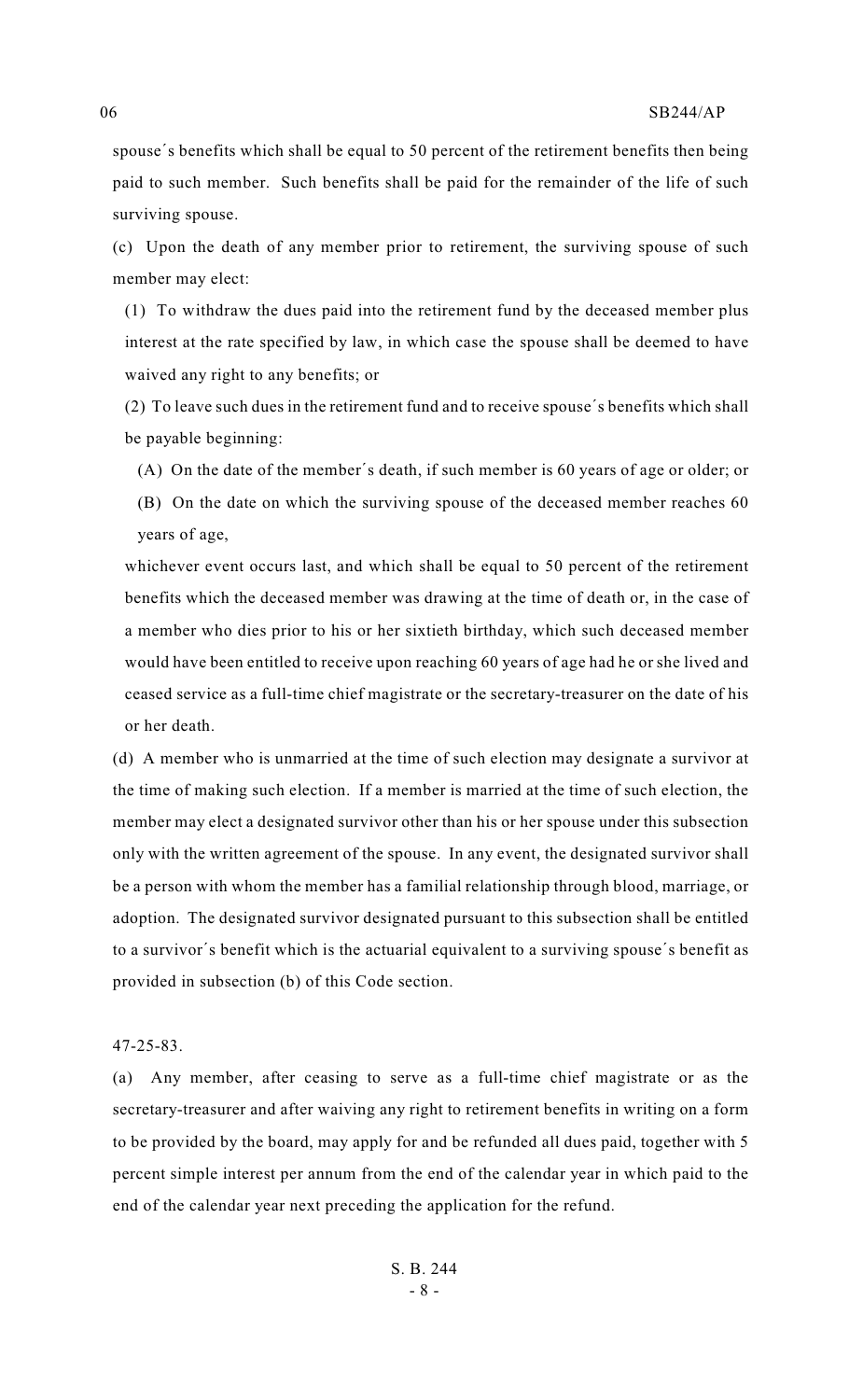(b) Although retirement pay shall be based on Code Section 47-25-81 and nothing in this Code section shall be construed to alter same, at the effective date of retirement, simple interest at a rate of 5 percent per annum shall be computed on all dues paid from the end of the calendar year in which paid to the end of the calendar year immediately preceding the date of retirement and shall be added to the total dues paid. After all retirement benefits coming due under Code Section 47-25-81 have been paid and if the total thereof shall not be equal to or exceed the above total of dues and interest, then the balance of such principal and interest shall be paid to the estate of the deceased member.

(c) Upon application by the estate of any member who dies prior to retirement and who does not have a surviving spouse who is eligible for benefits under Code Section 47-25-82, all dues paid by such deceased member, together with 5 percent simple interest per annum from the end of the calendar year in which paid to the end of the calendar year next preceding the application for the refund, shall be paid to the estate of the deceased member. (d) No dues may be refunded except in strict compliance with this Code section.

#### 47-25-84.

Notwithstanding any other provisions of this chapter to the contrary, a member may retire after completing four years of creditable service if he or she becomes totally and permanently disabled after commencing service as a full-time chief magistrate or as the secretary-treasurer. Any such membershall be entitled to receive retirement benefits in the amount that he or she would receive if his or her retirement were effective at the time he or she became disabled. All questions relating to the degree and nature of the total and permanent disability suffered by the member shall be determined by the board.

#### 47-25-85.

Nothing contained in this chapter shall be construed so as to prevent any person who is a member of the fund from belonging to any other retirement, annuity, or benefit system.

#### 47-25-86.

(a) If a retired member becomes employed as a full-time or part-time magistrate or chief magistrate, his or her retirement benefits shall be suspended during the period of time he or she holds such position, and upon cessation of such service, his or her prior retirement allowance shall be resumed.